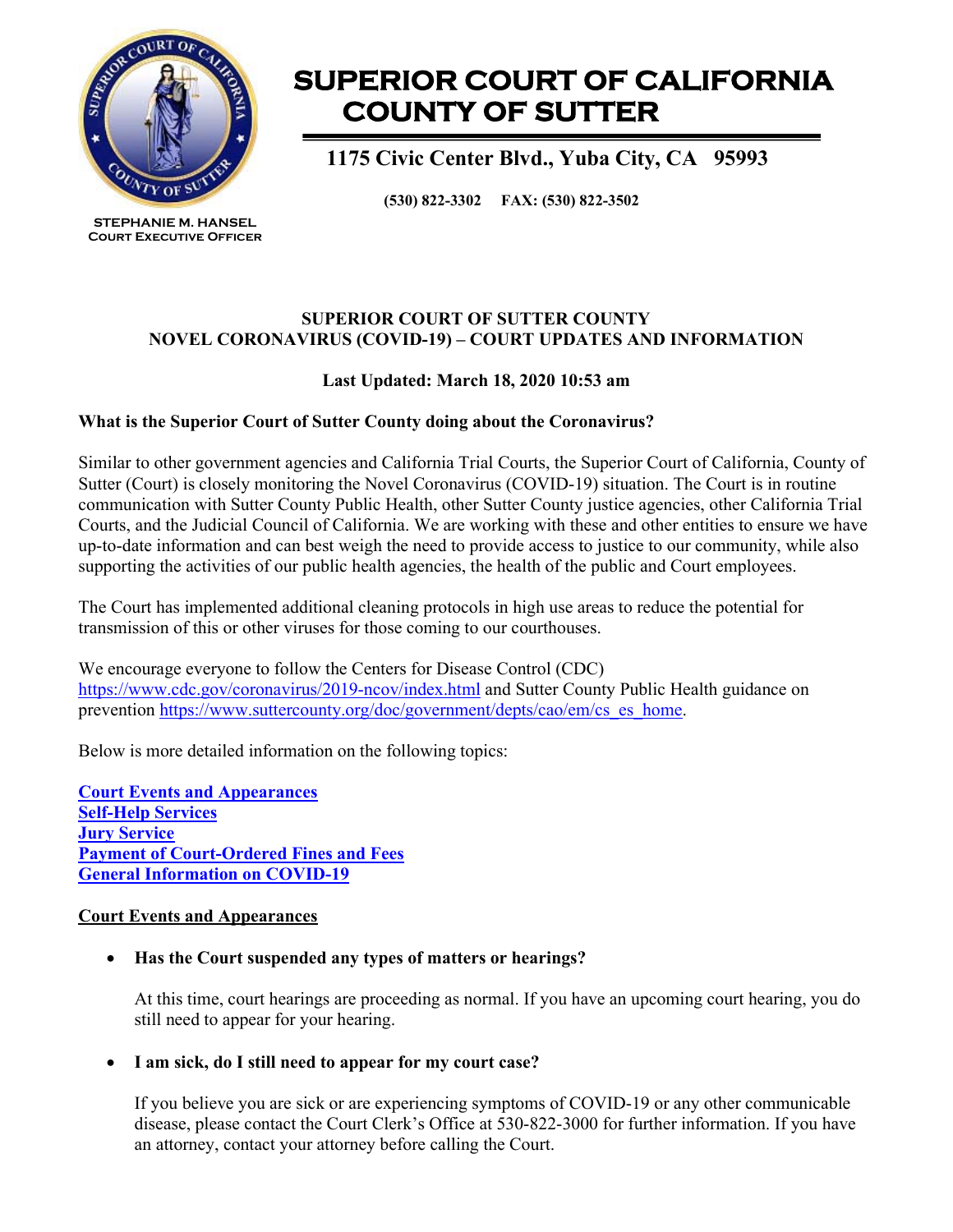#### <span id="page-1-0"></span>**Self-Help Services**

## • **Is the Court Self-Help Center still open?**

Yes. The Court is currently still providing self-help services, we will be practicing the social distancing recommended by the CDC so class sizes will be severely limited. However, during this time, the Court is encouraging the public to make use of the online services offered at [https://www.suttercourts.com/self-help,](https://www.suttercourts.com/self-help) whenever possible. If you have questions, call the Self-Help Center at 530-822-3305. Self-Help Services may be further restricted in the coming days based on the recommendations of local health officials so please check the website before coming to the courthouse for classes.

#### <span id="page-1-1"></span>**Jury Service**

## • **Is the Court still holding jury trials?**

Yes. Some trials are Constitutionally required to take place on the date that they are scheduled. The court is working with parties and our justice partners to continue the trials that can be continued.

#### • **Do I still need to report for jury service?**

If you are not sick, or are not within the self-isolating populations as recommended by the Governor you should report to the jury assembly room on the date and time indicated on your jury summons as you would normally. The Court has the ability to comply with social distancing recommendations and still carry out our Constitutionally mandated functions. Please check the website for any updates regarding your jury service.

## • **Do I need to report for jury service if I am sick?**

If you are sick, or a member of the population for which self-isolating is recommended, or if you have traveled internationally in the last thirty days, please contact the Jury Service Office at 530-822-3307 or by e-mail at [jurydivision@suttercourts.com](mailto:jurydivision@suttercourts.com) to discuss a potential postponement of your service.

#### • **How do I stay informed of changes to my jury service?**

Please consider using the Court's Online Jury Portal [\(http://www.suttercourts.com/general-info/jury](http://www.suttercourts.com/general-info/jury-service)[service\)](http://www.suttercourts.com/general-info/jury-service). There are times that cases resolve after the Court has asked you to report.

#### <span id="page-1-2"></span>**Payment of Court-Ordered Fines and Fees**

Payments of fines and fees ordered in court, as well as payments on payment plans established for traffic citations or court-ordered fines and fees, that are due between March 18, 2020, and May 1, 2020, will receive a 60-day due date extension. Court-ordered fines and fees include adjudicated traffic infraction citations and any fines, fees, and assessments ordered by a judge in relation to a misdemeanor or felony matter.

If you have a pending traffic infraction citation, you may contact the court at 530-822-3303 to request an extension to pay or appear.